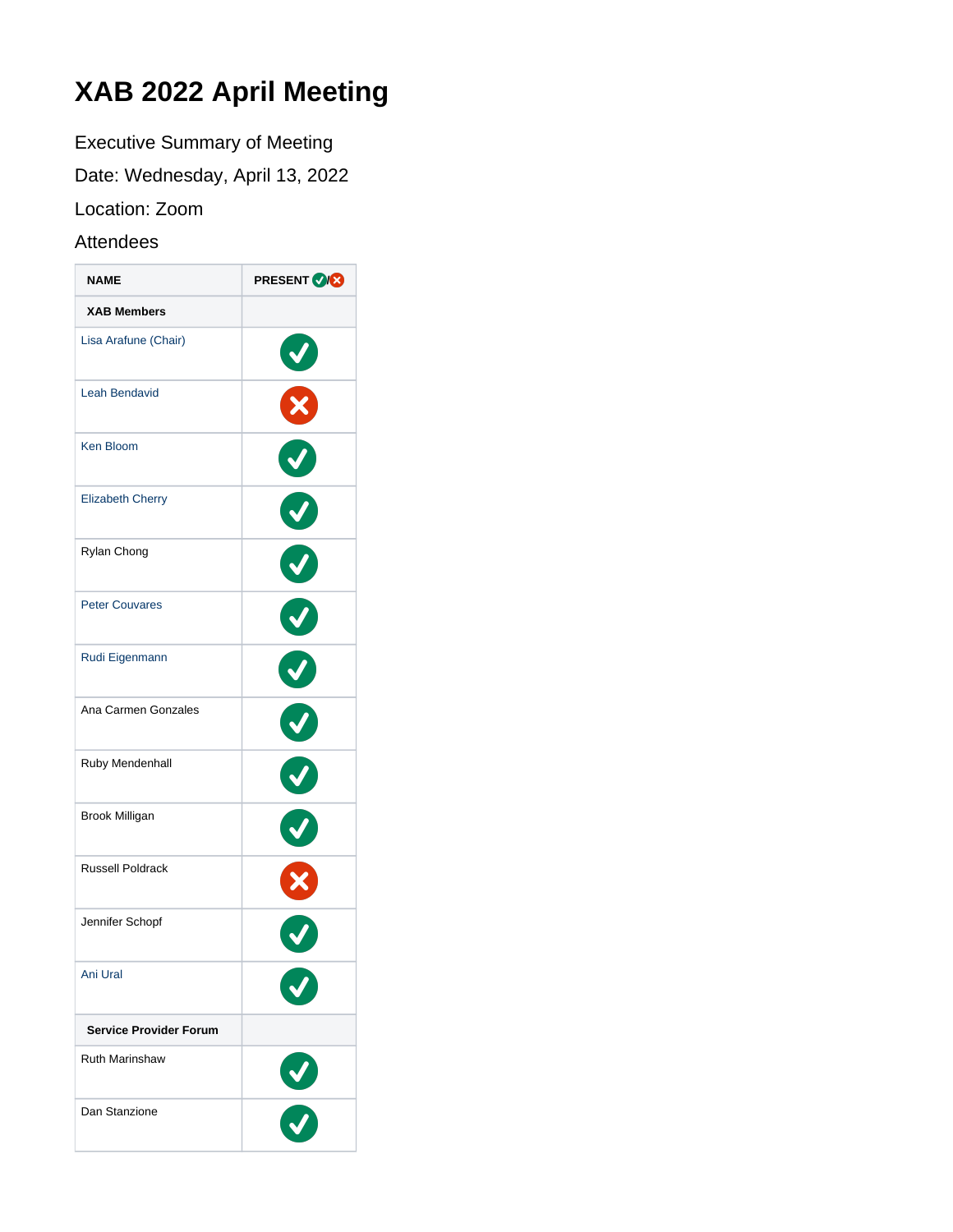| David Hancock                  |               |
|--------------------------------|---------------|
| <b>User Advisory Committee</b> |               |
| <b>Emre Brookes</b>            |               |
| <b>XSEDE Staff</b>             |               |
| <b>John Towns</b>              | $\bigcirc$    |
| <b>Kelly Gaither</b>           |               |
| <b>Philip Blood</b>            | O             |
| <b>David Hart</b>              | Ø             |
| <b>David Lifka</b>             | X             |
| <b>Ron Payne</b>               | V             |
| <b>Leslie Froeschl</b>         | V             |
| <b>Gregory Peterson</b>        |               |
| <b>Robert Sinkovits</b>        | Ó             |
| <b>Lizanne DeStefano</b>       |               |
| <b>Tim Boerner</b>             |               |
| Sergiu Sanielevici             | $\frac{8}{2}$ |
| <b>Shava Smallen</b>           |               |

## **Draft Agenda**

### **Date Wednesday, April 13**

| <b>Time</b><br>(CST) | <b>Duration</b> | Topic (w/links to presentation materials) |
|----------------------|-----------------|-------------------------------------------|
| 2pm CT               | 5 mins          | Welcome                                   |
|                      |                 | Approval of December XAB meeting summary  |
|                      |                 | Motion: Brook, Emre. Approved             |